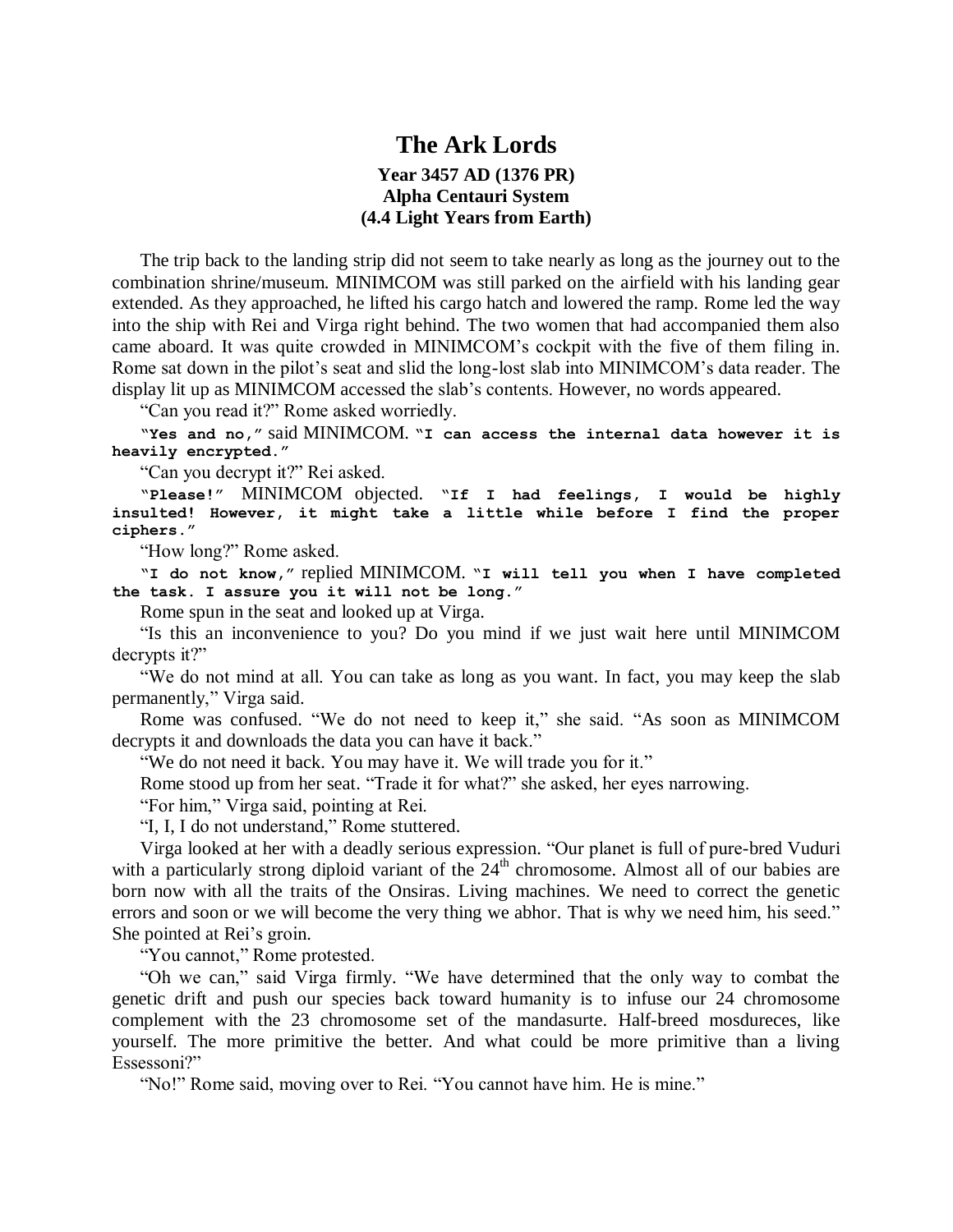The two women behind Virga stepped beside her and pulled out hand plasma projectors, aiming them directly at Rome's head.

"Perhaps I made it seem as if you had a choice in the matter," Virga responded forcefully. "Let me clarify. We *are* taking him. Your only choice is whether you wish to leave here alive or not."

"No," Rome said, pressing her back up against Rei. *"MINIMCOM,"* she thought. *"Can you transport them out of here or disarm them?"*

**"***No***,"** replied the computer/spacecraft within Rome's head*. "The quarters are too tight to move them without risking harm to you. In addition, just outside, they have some heavy artillery aimed at me. We would sustain serious, possibly fatal, damage before I could get us out of here."*

Rome whipped her head around and looked out the windshield. She saw row after row of white jump-suited Vuduri holding shoulder cannons, aimed directly at them.

"Rei?" Rome whimpered.

Rei looked down at his wife and draped his arms over her. "Don't I get a say in this?" he asked in English.

"No," answered Virga. "You are the only candidate we have encountered so far. Plus you have proven yourself heroic and rather brilliant. You will make an excellent genetic donor to help us right our path. Your contribution will be invaluable."

"What if I don't want to participate," Rei said. "You can't make me."

One of the two women standing next to Virga dialed up the intensity of her pistol to the maximum position. "We do not need her alive," Virga said, pointing to Rome. "As for you, we do not even need the upper half of your body. We are only after your genetic contribution. Your brain is irrelevant to us."

Rei looked at the pistols. He was familiar with their capabilities since his encounter with Estar back on Earth. He thought for a moment then opened up a channel to Rome and MINIMCOM.

*"Rome, listen to me,"* he said mentally*. "No matter what I say next, do not react. I am going to tell them I'll go with them. I want you and MINIMCOM to leave here."*

"No!" Rome cried out loud, twisting in place and grabbing onto Rei, pressing her head into his chest.

*"Rome!"* Rei thought sternly, looking down at her*. "Just make a big show of leaving. Use a regular PPT tunnel. As soon as you are through, reverse your course and come back here in full stealth mode. I'll figure out something."*

Rome looked up at her husband's eyes*. "I can't leave you with her. She, she wants her people to mate with you!"*

Rei put his hand to her chin. *"Rome, do you trust me?"* he asked mentally.

*"Always,"* Rome replied.

*"Then do as I say."*

Rome lowered her eyes.

"OK," Rei said out loud. "I'll stay. I'll do what you want on one condition." He looked at Virga with a dark expression. "You promise you will let her go? Safely?"

"Of course," Virga replied. "We have no need for her nor any wish to harm her. We are just trying to save the people of our planet."

"OK, then," Rei said. He tilted Rome's chin up toward him. "I love you, sweetheart, but I cannot and will not let them hurt you. This is the only way." He kissed her lightly. Rome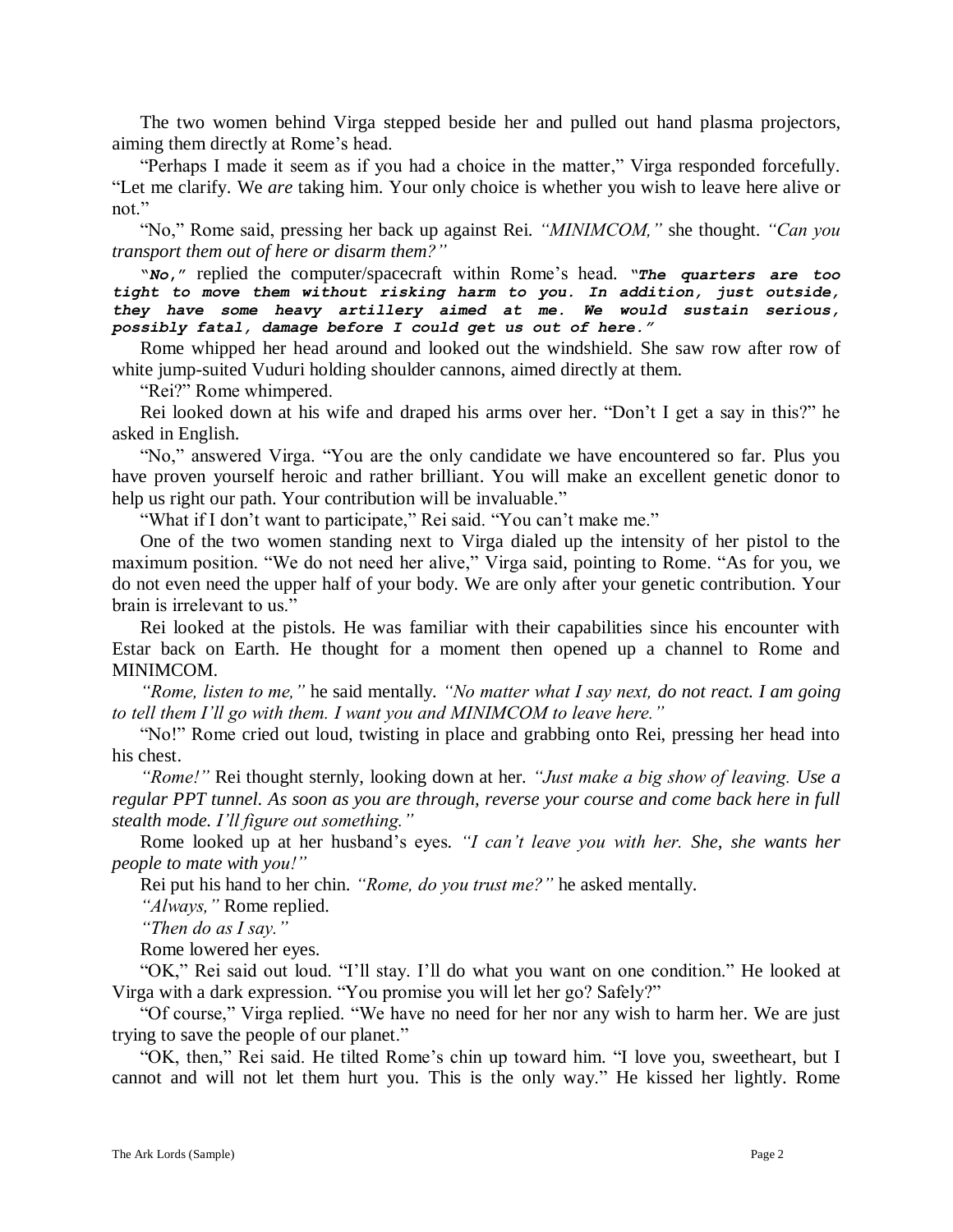grabbed the back of his head and kissed him far more passionately. She kissed him so hard he finally had to pull her off of him.

"OK, I'm going now." Rei moved Rome off to the side. "You be good. Have a safe trip and tell Aason that I love him," he said. He released her and added, "Oh yeah. Thank your daddy for all the flowers and vines."

Rome looked at him, confused, as tears came streaming down her cheeks. Rei backed off and winked at her after making sure no one was looking. Rome sat down heavily in the pilot's chair as Virga and the two now-armed guards led Rei along the corridor, past the cargo compartment and down the cargo ramp.

*"Go,"* Rei commanded Rome mentally*. "As soon as you are gone, circle back and wait for my signal."*

*"I will do it, mau emir. But I am not very happy about this."* Rome thought back.

*"Rome, have I ever let you down?"*

"*No,"* Rome replied sullenly.

*"OK then. MINIMCOM, get her out of here."*

*"As you wish,"* replied the starship. The cargo ramp retracted and the hatch lowered forming a seal. The spaceship lifted off and veered to the left, nose rising at an ever-increasing angle. As soon as he gained sufficient altitude, MINIMCOM ignited his plasma thrusters and blasted off into space.

*"Don't forget to come back,"* Rei said.

*"How could you even think of such a thing?"* Rome protested. Then she was gone.

Virga drove while the two armed women sat next to Rei in the back seat of the flying cart. Both took care to make sure that their weapons were out of his reach. He looked from one to the other but their expressions were inscrutable. All he knew is that both were pressing their thighs tightly against him, tighter than need be given the amount of room available to them. Rei watched as the stunning countryside, littered with the Crayola trees, flew by as they followed the outermost ring toward the southern part of the city.

In due course, his captors took Rei to the outskirts of the Vuduri city near the southern-most portion of the inhabited region. Rei knew from standard Vuduri design, this was where they placed their living quarters. To his right, the twin towers loomed off in the distance. They came to a stop in front of a long, low building. The building itself was non-descript, standard Vuduri living quarters; which is to say a cross between a row-house and a prison block. The broad, paved street in front of the housing was so wide it could almost serve as a landing strip. As they escorted Rei from the flying cart, he noticed another group of men, dressed as soldiers, holding shoulder cannons standing at the outskirts. It was not very inviting.

Virga and the two women accompanied Rei to the front door of one of the apartments. The door opened automatically as they approached. Once inside, Rei looked around. The room was unlike a standard Vuduri apartment. It actually looked reasonably comfortable with a workstation in the corner, a large bed against the far wall, a sitting area and a doorway which Rei assumed led to a refresher.

"Comfy," Rei said in an offhanded way.

"This is to be your mating chamber," Virga said. "We have done our best to fashion it in a manner pleasing to you."

"You did a good job," Rei said approvingly.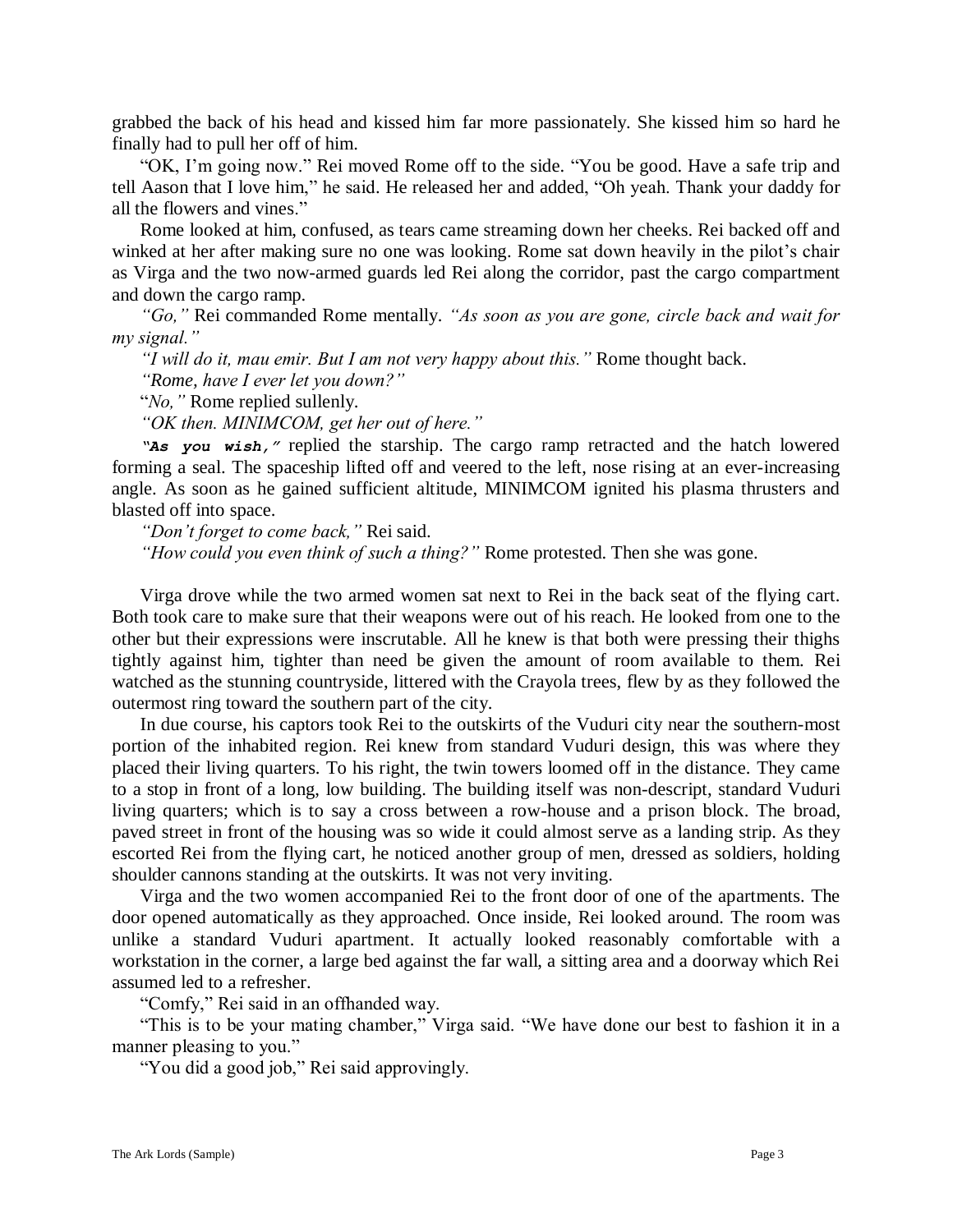"We are to perform a test," Virga said. "I have been selected by the Overmind as the first candidate. I am ovulating right now so it is time for you to inseminate me. Please take off your clothes."

Rei whipped around to look at her and her two companions.

"Uh, I don't know how much you know about the Essessoni," he said, "but we don't normally have sex in front of an audience."

Virga looked confused. Her eyes took on a defocused look while she considered Rei's statement. After a moment, she nodded and held out her hand. One of her companions gave her a plasma pistol and both of the other women left the dwelling.

"We are alone, as you requested," Virga said, holding the gun up to Rei's head. "You will now take your clothes off."

"Uh, OK," Rei said. Seeing no other option, he reluctantly unbuttoned his brown shirt and placed it on the corner of the bed. Virga stared at his chest and broad swimmer's shoulders and her eyes widened slightly. He kicked off his shoes then unbuckled his tan pants and removed them, along with his underwear, making a neat pile along the edge of the bed.

Virga looked at him up and down and her arm trembled slightly.

"Are all Esssessoni built like you?" she asked hesitantly.

"Some are, some aren't," Rei said without a hint of modesty. "I don't exactly exercise regularly but my job is pretty strenuous."

"That is not what I mean," Virga said, looking down at his waist.

"It's not just there. Essessoni are all-around larger, in general, if that's what you mean," Rei said. "It's in the genes."

Virga took a deep breath. "Then we have made the right choice," she said. She removed her soft boots, first one foot then the other. While holding the ray-gun steady, she fumbled around, trying to unclasp her jumpsuit. It took a little doing, being that she could only work with one hand, but eventually her clothing fell to the floor, leaving her as naked as a jaybird. She waited a moment then a moment longer. Finally, she spoke.

"I do not see any physiological reaction," she said, waving at Rei's groin. "Do you not find me attractive?"

Rei nodded toward the gun. "Having a blaster pointed at your, um, head is kind of a turn-off, if you know what I mean."

"But, but…" Virga protested.

"Look, I know what you're thinking," Rei said. "You're afraid I'm going to go all Erklirte on you and you need the gun for protection."

"Y, yes," Virga stammered.

"Well, that's the worst thing you can do," Rei replied.

"Why?"

"Because look at me. I'm way bigger than you. If I decide to, I can overpower you in about eight tenths of a second, grab the gun and then you have an armed Essessoni running amok."

"But I have guards outside," she said. "You would not get very far."

"Exactly," Rei said. "So what's the point? Just lose the gun. It isn't going to change things between you and me one way or another."

Virga blinked rapidly while she processed what he said. Finally, she took a deep breath and turned to press the stud on the door. One of the two women reached in and took the pistol from her.

After the door closed, Virga turned back to Rei. "Satisfied?" she asked.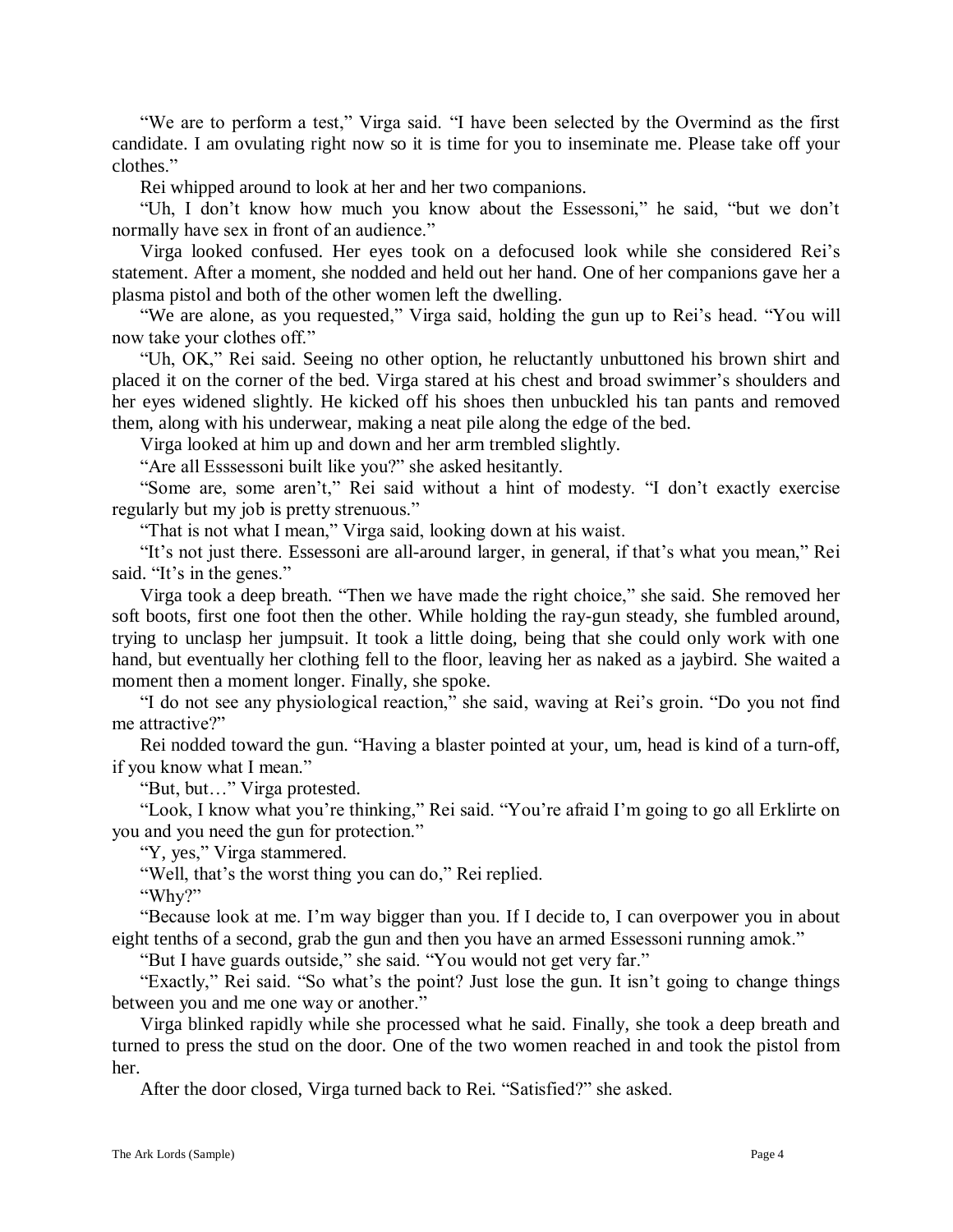"I suppose," he said. "But I'm thinking you might not want my genes, anyway."

"Why?" Virga asked, incredulously.

"Well, when Rome and I were captured by the Onsiras, they injected me with a copy of MASAL's 24<sup>th</sup> chromosome. You may end up worse off than you are now."

"You have already had a child. We know this is not an issue."

"You're wrong," Rei said, holding his hands out. "I was injected *after* Aason was born. We don't know what kind of kid we would make next."

Virga looked away. Her head tilted down for a moment then snapped up.

"The Overmind is willing to take the chance. And I see what you are doing. You are trying to delay. Please do not make this any more difficult. I do not need to clarify the point I made earlier. You know that we can extract your genetic material in a way which is infinitely more painful. I suggest you cooperate since you do not have control."

"You're right," Rei said, exhaling noisily. "I give up. What do you want me to do?"

"Get up on the bed," Virga said. Rei complied, knowing full well that Virga was watching him as he climbed up.

After he was settled, she clambered up to take a position at the head of the bed. She flipped over on her back and spread her arms and her legs. She looked at Rei and said, "It is time to impregnate me."

Rei looked down at her and said, "What about foreplay?"

"What is that?" Virga asked, frowning.

Rei sighed. "No wonder the Vuduri don't like sex," he said. "You really have no idea, do you?"

Virga raised up on her elbows. "No, I do not. Please explain."

"Foreplay is like, it's like getting in the mood," he said. "It's how you get intimate."

"Why do you need to get 'in the mood'?" she asked. "This is about procreation, not recreation."

Rei just shook his head. "It's biology. When a man is under stress, his sperm loses its motility. It decreases the likelihood that the woman will get pregnant. Most people find if you try too hard, it doesn't work. On the other hand, if you make a man feel wanted, relaxed, things just go better."

Virga sighed and sat upright. "What is involved?" she asked, unenthusiastically.

"There are no set rules," Rei replied. "You talk. You make nice. You touch. Then things just start to happen."

"What do I do?" Virga asked with uncertainty in her voice.

"I'll start," Rei offered. He looked into her eyes. "You have beautiful eyes," he said huskily. "I do?"

"Yes. As Essessoni, our eyes don't glow. You Vuduri, the backglow from your tapetum, it's stunning," Rei said. "It's mesmerizing."

Virga allowed herself a small smile. "Go on," she said.

"And you have a killer body."

Virga frowned at this and recoiled slightly.

"No, no," Rei said. "It's a compliment. I'm saying you have a body to die for."

Virga cocked her head and furrowed her brow. Then she raised her eyebrows and smiled. "So you do find me attractive?"

"Absolutely," Rei said.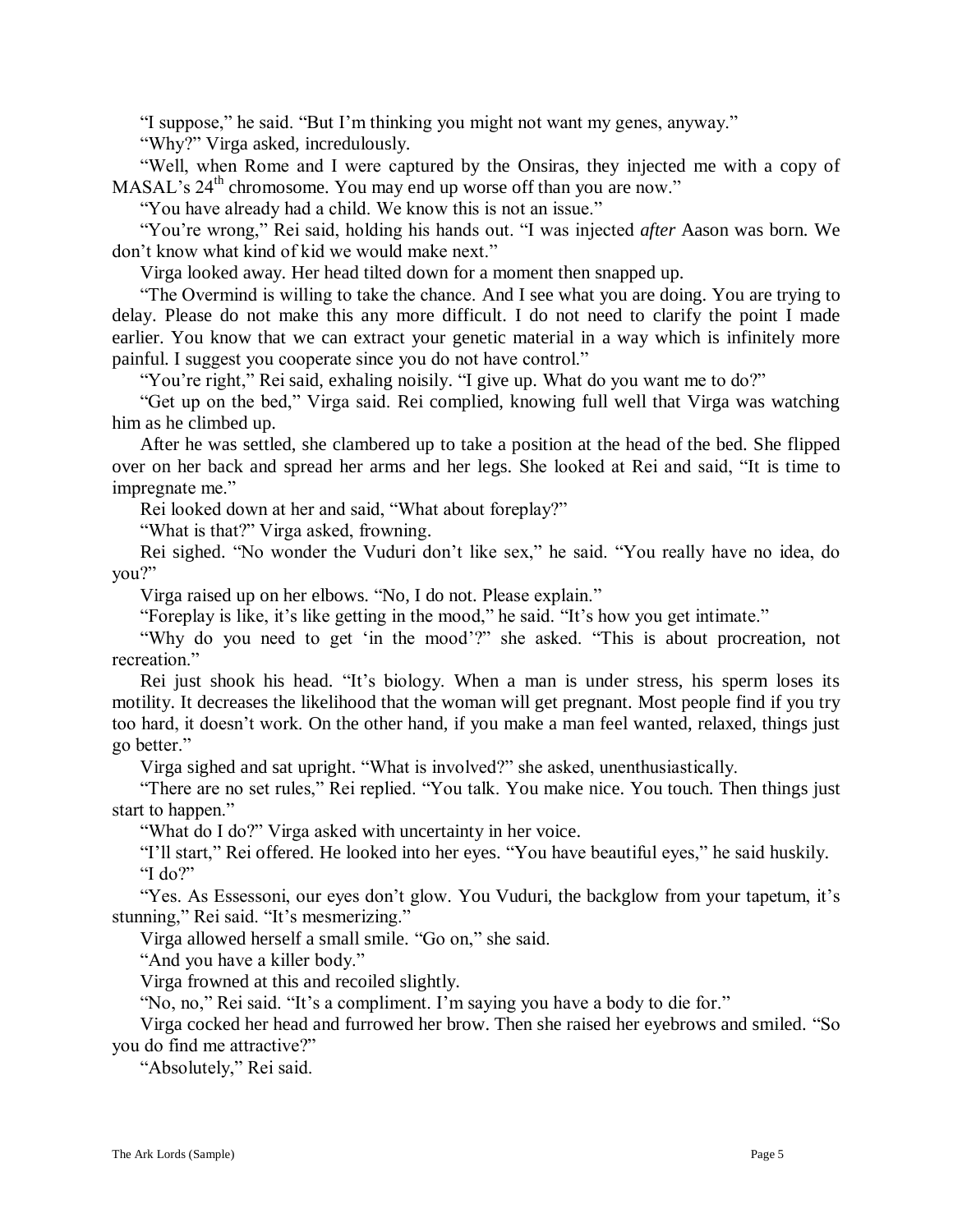Virga pulled herself up and sat in a cross-legged position. "Then I will tell you, you have a beautiful body too. I have never seen anything like it. Your musculature…It is hard to describe. Vuduri men are so, so…"

"Puny?" Rei offered.

"Yes!" Virga exclaimed. "They are small, like women. But you, you are built like I always imagined a man should be constructed."

"Sleek," Rei said, straightening his back and puffing his chest out. "I just want you to know that I understand your predicament and I completely agree with your solution. Interbreeding with the mandasurte or Essessoni is exactly what you need."

Virga's smile broadened. "I am glad you agree," she said.

Rei continued. "What's happening on Helome is exactly what MASAL told me was his plan."

"You spoke to MASAL?" Virga asked, in amazement. "I knew that you destroyed him but you actually met him?"

"Oh yeah," Rei said. "Rome and I had nice chat with him before we vaporized him."

"What did he say?"

"Exactly what is happening here. MASAL said that he designed the  $24<sup>th</sup>$  chromosome to turn humans into living automatons. He got impatient so he started the Robot War to accelerate the change by thinning the herd."

Virga gasped. "We had heard about this but I did not realize he admitted this plan."

"He was quite proud of it," Rei said. "I think he prattled on too long about it. It gave us time to launch our attack."

Virga leaned forward. "How did you destroy him? How did you set off that volcano?"

"It was nothing," Rei said modestly. "Rome and me, we have weapons and capabilities that nobody, I mean nobody, knows about."

"I do not understand," Virga said.

"In this case, we used what MINIMCOM called weaponized VIRUS units to dig down, inside of Kilauea. They burrowed down and detonated the volcano. MASAL was vaporized instantly."

"How did you get them there?"

"I had a pouch full of them. I just sprinkled them all around then ordered them to go for it."

Virga reached over and took his hand. "Are you saying these are the very hands that destroyed MASAL?" she asked, stroking his palm in a rather sensual way. She curled all of his fingers but one into a ball then inserted Rei's index finger into her mouth, swirling her tongue around it.

"Yep," Rei said. He pulled his hand away from her very gently. "By the way, I think you are starting to get the hang of foreplay," he said.

Virga smiled.

"Now is it time to make a baby?" she asked seductively.

"Well, there is one small problem."

"What now?" she asked, exasperation creeping into her voice.

"I understand your genetic problem. And I understand your genetic answer. You have the solution right but you are going about it all wrong."

"How?" she asked. "Why?"

"You made a fatal error in letting Rome go."

"What? Why?"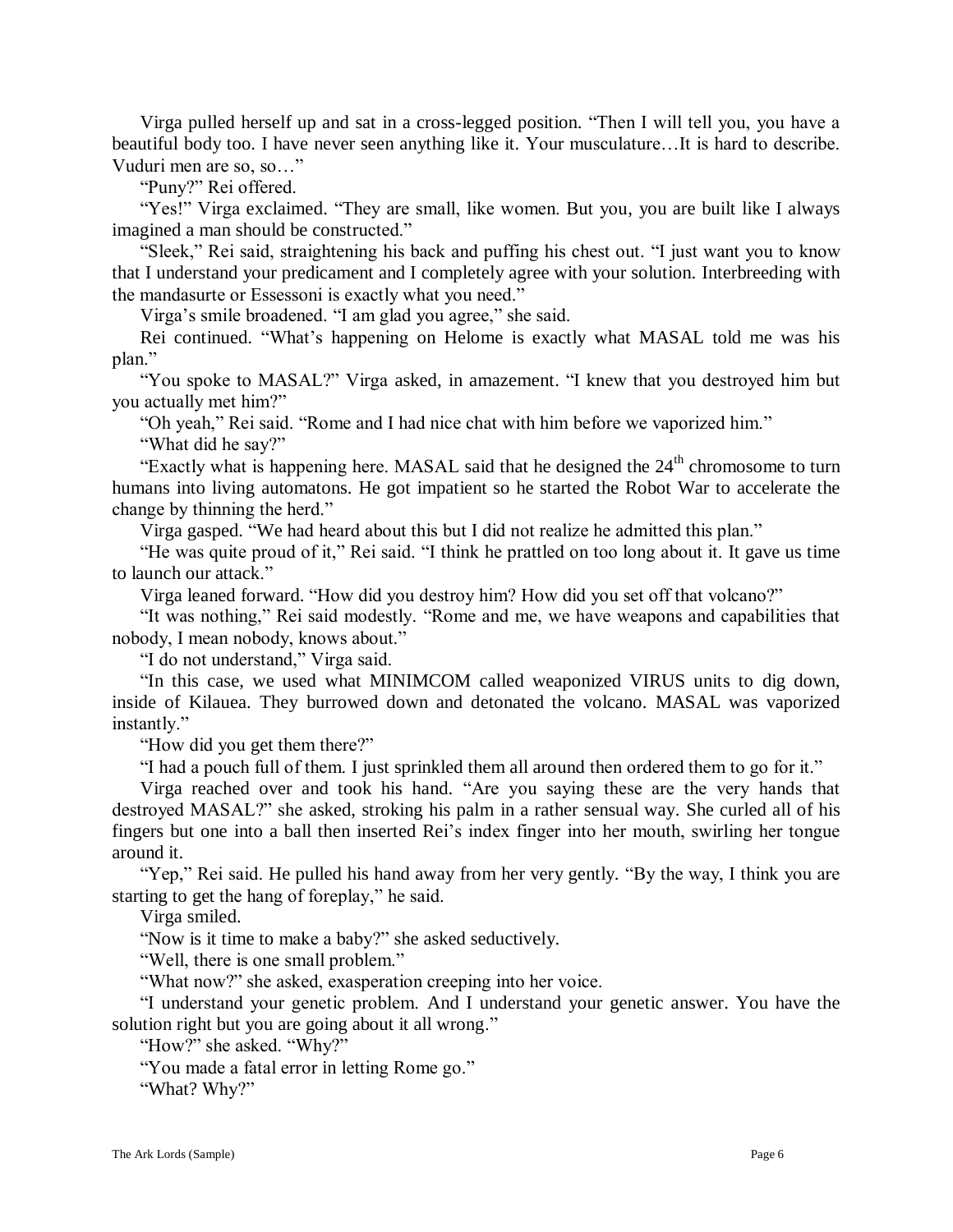"When I said to her, 'thank your daddy for all the flowers and vines' that was a code phrase. You don't realize it but you just declared war on all of Deucado. Mandasurte and Essessoni alike. The mandasurte don't have much by way of weaponry but the Essessoni sure do. They may be coming back with a strike force that could level your planet."

"No!" Virga said, straightening up on her knees. "We will defend ourselves."

"Maybe you could," Rei said, "or maybe your beautiful world might end up as nothing but dust soon."

"But I did nothing wrong. We need this," Virga moaned. "You said yourself that you understand our problem."

"I do. But think of it this way. Even if you survive their attack, you've served notice that this is the last place any mandasurte wants to be. You are willing to kidnap us. As soon as Rome gets back to Deucado, Helome will be declared off-limits. Attack or no attack, you will be embargoed. That means I'm the first and last Essessoni that will ever get to come to this planet."

Virga gasped.

Rei pressed on. "Every child born of this union will have to breed with his brothers or sisters or cousins. My genes are it. Within two generations, all the recessive elements will come out, hemophilia, mental degeneration, and all sorts of other genetic diseases. Things will get worse, not better."

Virga's shoulders slumped. "Clearly the Overmind has not thought this through," she said.

"That's kind of their M. O.," Rei said. "To accomplish your goals, you're going to require at least fifty donors to create the genetic diversity you need. That chance went to hell when you captured me."'

Virga clutched her chest. Her eyes went down to the bed. In a whisper, she said, "What do we do? We are doomed as a race."

Rei reached over and lifted her chin. "Look at me," he said. "You aren't wrong in what you want. You are only wrong in the way you are going about it. Trust me. Kidnapping is not the right way."

Virga stared into his eyes. "What is the right way, then?"

"You ask for volunteers," Rei said.

"Who would volunteer?"

"Tons of people," Rei replied. "Your planet is idyllic. I know it's ironic that the closest star system and the closest habitable planet to Earth is even more beautiful than the Earth itself. But it's still the truth. And the people here are beautiful too."

Virga gave him a half-smile. Rei continued. "I'm sure there are many, many Essessoni and mandasurte who would be willing to come to Helome and interbreed to create a race of mosdurece. But only if they know they'll be treated kindly, not kidnapped and imprisoned."

Virga put her hand on Rei's. "How would you accomplish this?"

"Just let me go. I'll go back to Deucado and I promise I'll recruit the volunteers for you. It might take a little while but once they find out how beautiful it is on this world, you'll have plenty. But it has to be of their own free will, not by force."

"How do I know I can trust you?"

"You know who I am, right?" Rei pointed to his chest.

"Of course."

"Then you know about Rome and me stopping the Stareater. We put an end to the war on Deucado. We destroyed MASAL. You know I'm not just about Essessoni or Vuduri but all mankind. If you can't trust me, who can you trust?"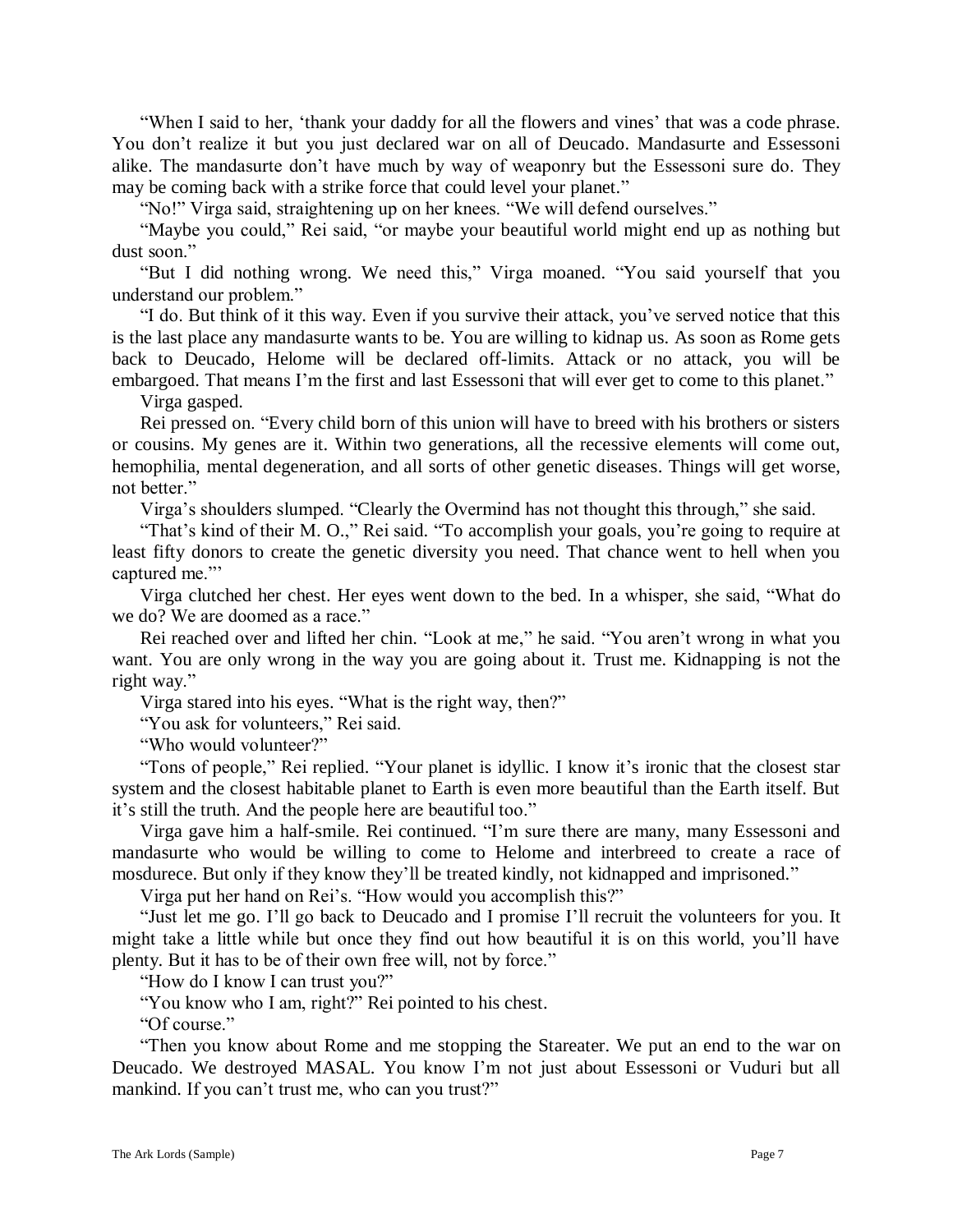She stared at Rei for a long time. A tear formed in the corner of her eye. Finally, in a quiet voice, she said, "You are right. We have no choice but to let you go."

"And that's way better than an interstellar war, right?"

Virga closed her eyes and sighed. "Yes," she answered sadly. She looked up at Rei with puppy dog eyes. "Are you sure you could not just impregnate me before you leave?" she asked.

"No," Rei said. "It's tempting but you want to do this right." He hopped off the bed and started getting dressed. "It'll work out, you'll see," he said cheerfully.

Virga sighed again then got off the bed and dressed as well.

After Rei finished with his last button, he turned to her. "Logistically, when I get back there, do you want me to look for men exclusively or do you want some women, too?" he asked.

"I suspect mostly men at first," she replied with a far off look in her eyes. "But having a few women would provide another avenue toward genetic diversity."

"You got it," Rei said. "So we're good to go?"

Virga nodded cheerlessly. She walked over to the doorway and pressed the stud to open the door. The two of them exited the residence together. The two women guards remained off to the side as Rei and Virga strode forward, past the soldiers holding the Vuduri equivalent of bazookas, their weapons lowered. When they reached the edge of the paved area, Virga guided them toward the flying cart that was parked there.

"I assume you are expecting me to return you to Deucado?" Virga inquired, her foot lightly tapping in place.

"No," Rei said, smiling. "My ride is already here." He raised his arm pointing to the space in front of them. The air shimmered. MINIMCOM appeared out of nowhere, his "roadgrader" cylinders fully extended.

Behind him, Rei heard the rustling of the armed Vuduri, raising their weapons.

**"I would not do that,"** MINIMCOM's voice boomed from one of his EG lifters, temporarily operating as a PA speaker. **"The cannons you see extended from the front of my fuselage are wide-angle, multi-phase PPT throwers. They are capable of leveling a square kilometer in less than one second."** The fanned ends of the extensions pulsed once and began to glow an angry red. A high-pitched noise emitted from the two stalks, rising in intensity.

Virga waved her hand behind her and the soldiers lowered their weapons.

The whirring noise of the cargo ramp extending issued from the back of MINIMCOM's airframe. The sound of light footsteps turned into Rome, coming around the side of MINIMCOM.

"Rei!" she shouted as she came at him in a full sprint. She jumped up in the air and he caught her tightly as she wrapped her legs around his waist, grabbing the sides of his head. She kissed him over and over, squeezing him. After a moment, she pulled her head back and pressed her forehead against his, not saying a word. Rei smiled at her passion. When he was finally able to lower her to the ground, she grasped his hand tightly, intending to never let it go again. The two of them turned toward Virga.

"Clearly you had this planned, yes?" Virga inquired skeptically.

"Did I assume you were intelligent and would see the wisdom of the proper way? You bet," Rei admitted.

"I take it that you will be leaving now," Virga said reluctantly. "You will keep your promise?"

"Absolutely," Rei said. "I meant what I said. I just need a little time but I'm sure there will be plenty of volunteers. I'll come through for you."